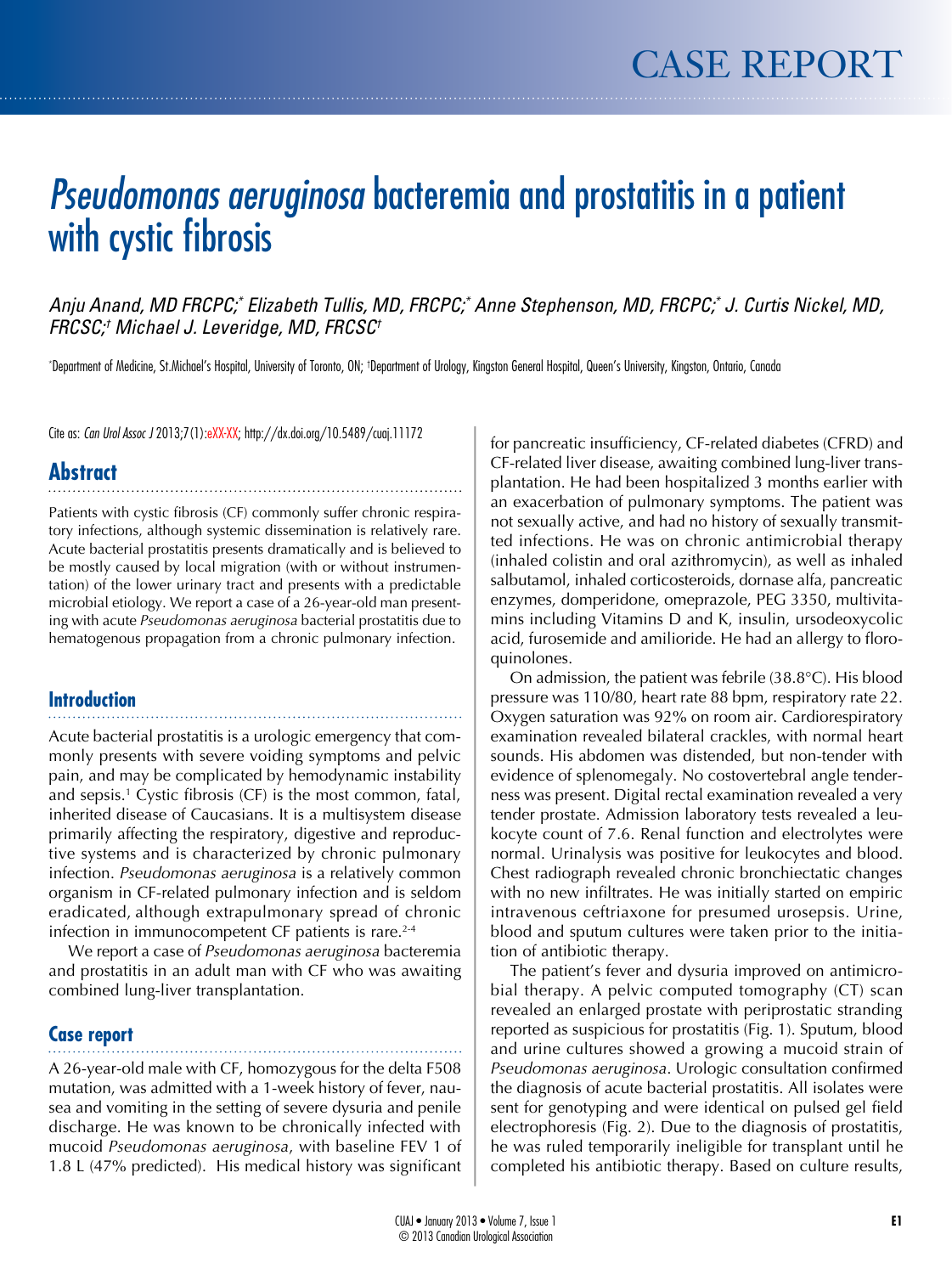

Fig. 1. Non-contrast computed tomography scan of the abdomen showing enlarged prostate gland and periprostatic inflammation.

he was treated with intravenous (IV) piperacillin/tazobactam which was subsequently changed to IV ceftazidime due to adverse side effects. He completed a total 8-week course of IV antibiotics for prostatitis. Repeat urine, semen and blood cultures after treatment were negative. He was re-listed for combined transplantation in stable condition with no recurrence of symptoms.

### **Discussion**

To our knowledge, this is the first published case of *Pseudomonas* prostatitis in an adult with CF. Prostatitis has been reported to occur in 10% to 14% of men of all ages and ethnicities.5,6 It is a clinical diagnosis based on symptoms and physical examination. Acute bacterial prostatitis is classified as Type I prostatitis by the National Institutes of Health (NIH).<sup>7</sup> Though its incidence is estimated at only 0.02% of all diagnosed cases of prostatitis, acute bacterial prostatitis represents a urologic emergency that requires the immediate institution of IV antibiotics, and may present with systemic symptoms and hemodynamic instability.<sup>1</sup>

Previous studies have identified risk factors for the development of prostatitis. These risk factors include benign prostatic hyperplasia (BPH), frequent sexual activity, prolonged sexual abstinence, sexually transmitted infections, HIV trauma, stress or transrectal prostate biopsy.5,6,8-10 Typically, entry of microorganisms occurs via the urethra into the prostatic ducts due to direct migration or with intraprostatic reflux of urine.11,12 Usual therapy is broad spectrum antibiotics for 6 weeks; however, in this case, a longer duration was advised.5,11-13 Acute bacterial prostatitis is most often associated with *E. coli* or Staphylococcus infection, although several other organisms have been reported.1 *Pseudomonas aeruginosa* acute prostatitis has been rarely reported, and has occurred in the setting of poorly controlled HIV with indwelling catheter, frequent intercourse in a hot tub and prostate-cutaneous fistula.14-16



*Fig. 2.* Pulsed gel field electrophoresis of sputum, blood and urine samples showing same strain of *Pseudomonas aeruginosa*

*Pseudomonas aeruginosa* is a predominant pathogen associated with chronic pulmonary infection and mortality in CF.17 Extrapulmonary spread of infection is quite rare, likely owing to enhanced immune complex formation and reticuloendothelial clearance in CF patients<sup>3,4</sup>. However, there have been case reports of extrapulmonary spread of *Pseudomonas aeruginosa* in immunocompetent CF patients chronically infected with the mucoid strain of this organism with bacteremia, endopthalmitis and pericarditis.<sup>18-21</sup> In most cases, patients had poor outcomes, ranging from enucleation to death, despite prompt diagnosis and treatment for their extrapulmonary infections. A common element in these cases was diabetes, the use of steroids or both, that may have affected their immune response and containment of pulmonary infection. Our patient with *Pseudomonas aeruginosa* prostatitis suffered from CF-related diabetes.